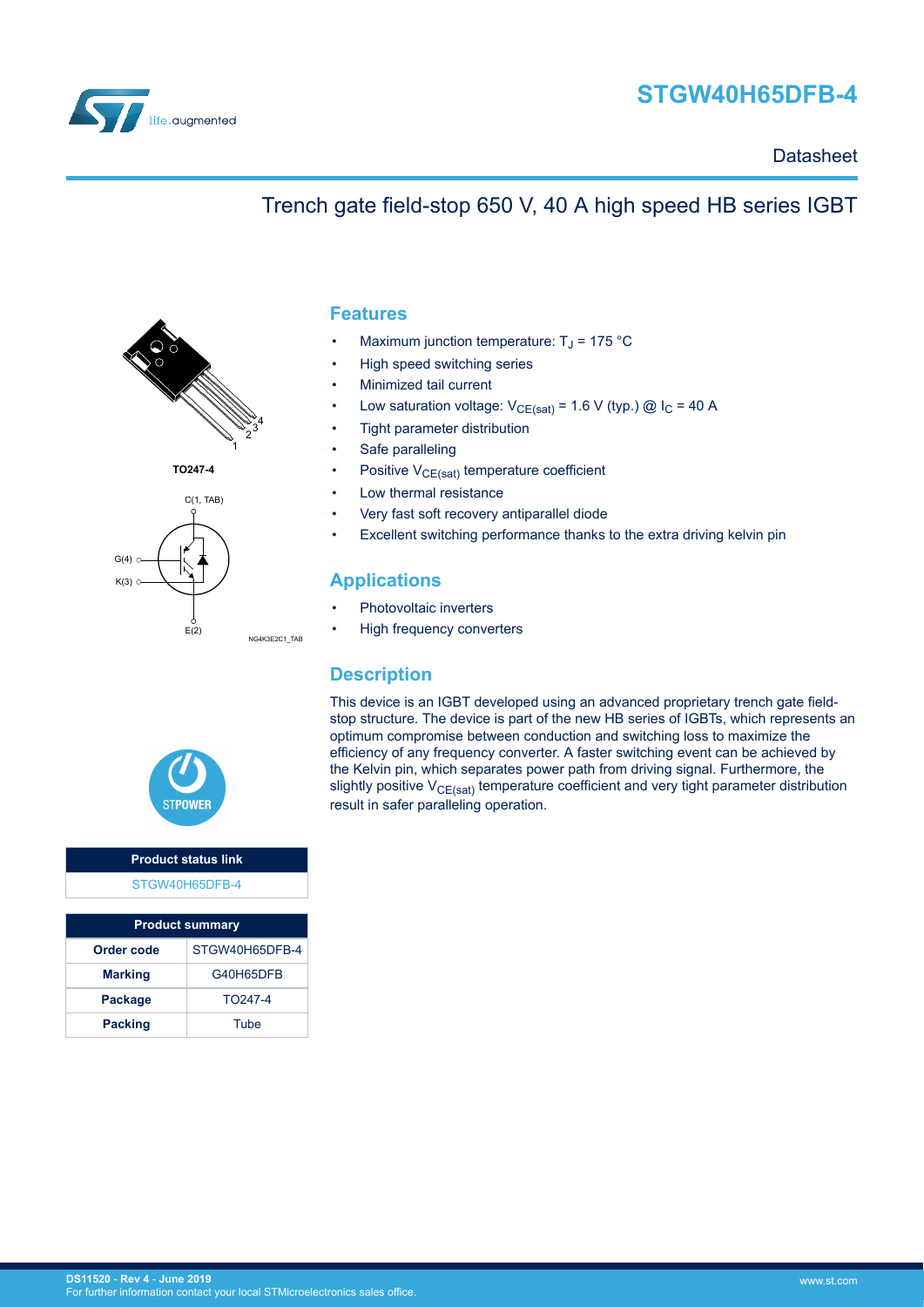# <span id="page-1-0"></span>**1 Electrical ratings**

| <b>Symbol</b>          | <b>Parameter</b>                               | <b>Value</b> | <b>Unit</b> |
|------------------------|------------------------------------------------|--------------|-------------|
| <b>V<sub>CES</sub></b> | Collector-emitter voltage ( $V_{GF} = 0 V$ )   | 650          | $\vee$      |
|                        | Continuous collector current at $T_C = 25 °C$  | 80           |             |
| $I_{\rm C}$            | Continuous collector current at $T_c$ = 100 °C | 40           | A           |
| $I_{CP}$ $(1)$         | Pulsed collector current                       | 160          | A           |
| V <sub>GE</sub>        | Gate-emitter voltage                           | ±20          | $\vee$      |
|                        | Transient gate-emitter voltage                 | ±30          |             |
|                        | Continuous forward current at $T_C = 25 °C$    | 80<br>A      |             |
| ΙF                     | Continuous forward current at $T_C$ = 100 °C   | 40           |             |
| $I_{FP}$ (1)           | Pulsed forward current                         | 160          | A           |
| $P_{TOT}$              | Total power dissipation at $T_C = 25$ °C       | 283          | W           |
| $T_{\mathrm{STG}}$     | Storage temperature range                      | $-55$ to 150 | $^{\circ}C$ |
| $T_{\sf J}$            | Operating junction temperature range           | $-55$ to 175 |             |

#### **Table 1. Absolute maximum ratings**

*1. Pulse width limited by maximum junction temperature.*

#### **Table 2. Thermal data**

| <b>Symbol</b> | <b>Parameter</b>                       | Value | <b>Unit</b> |
|---------------|----------------------------------------|-------|-------------|
| $R_{thJC}$    | Thermal resistance junction-case IGBT  | 0.53  |             |
| $R_{thJC}$    | Thermal resistance junction-case diode | 1.14  | °C/W        |
| $R_{th,JA}$   | Thermal resistance junction-ambient    | 50    |             |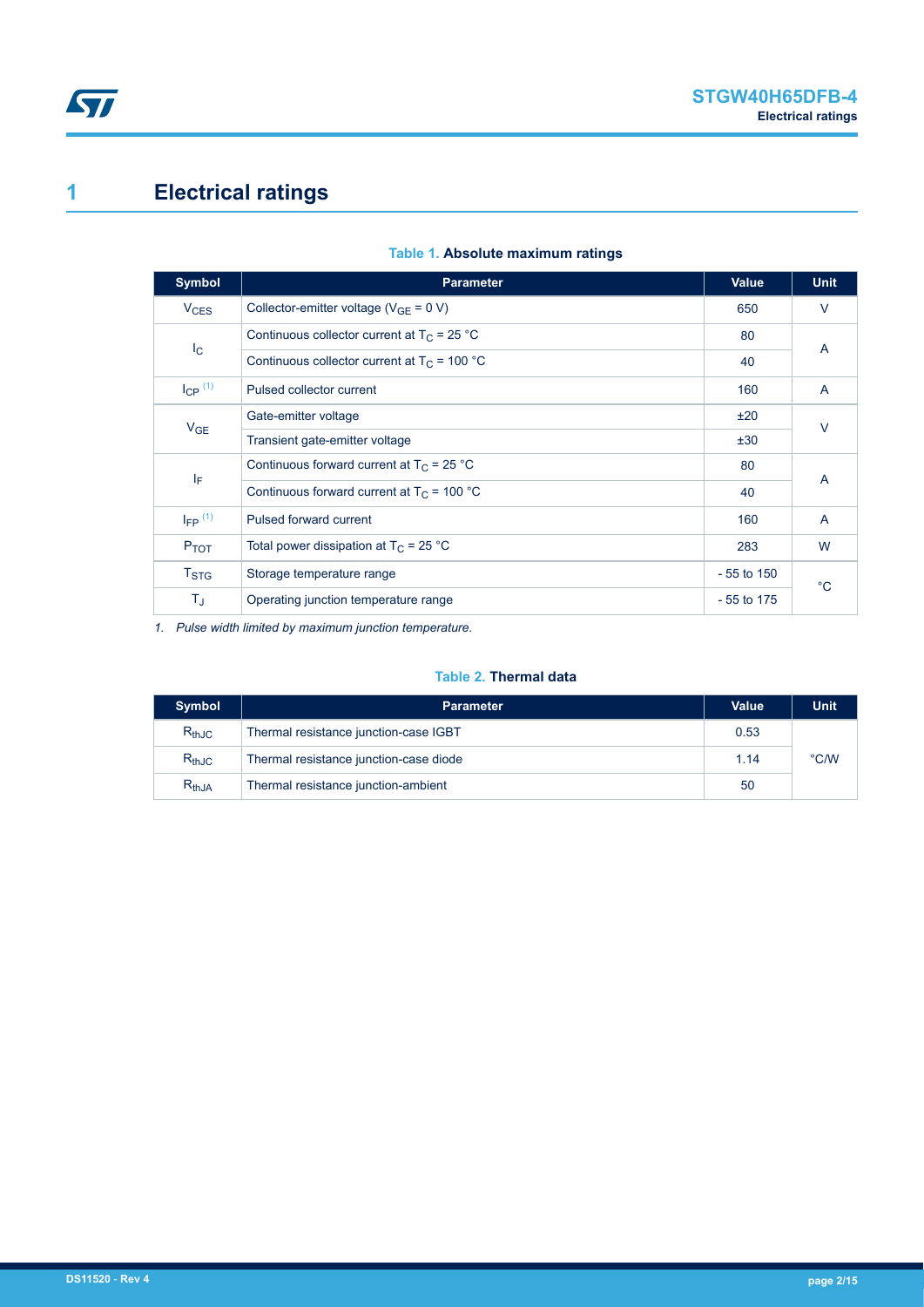## <span id="page-2-0"></span>**2 Electrical characteristics**

 $T_C$  = 25 °C unless otherwise specified

| <b>Symbol</b>       | <b>Parameter</b>                        | <b>Test conditions</b>                                          | Min. | Typ. | Max. | <b>Unit</b> |
|---------------------|-----------------------------------------|-----------------------------------------------------------------|------|------|------|-------------|
| $V_{(BR)CES}$       | Collector-emitter<br>breakdown voltage  | $V_{GF} = 0 V, I_C = 2 mA$                                      | 650  |      |      | $\vee$      |
|                     |                                         | $V_{GF}$ = 15 V, I <sub>C</sub> = 40 A                          |      | 1.6  | 2    |             |
| $V_{CE(sat)}$       | Collector-emitter<br>saturation voltage | $V_{GF}$ = 15 V, I <sub>C</sub> = 40 A,<br>$T_{\rm d}$ = 125 °C |      | 1.7  |      | $\vee$      |
|                     |                                         | $V_{GF}$ = 15 V, I <sub>C</sub> = 40 A,<br>$T_{\rm d}$ = 175 °C |      | 1.8  |      |             |
|                     | Forward on-voltage                      | $I_F = 40 A$                                                    |      | 1.7  | 2.45 | $\vee$      |
| $V_F$               |                                         | $I_F = 40 A$ , T <sub>J</sub> = 125 °C                          |      | 1.4  |      |             |
|                     |                                         | $I_F = 40 A$ , T <sub>J</sub> = 175 °C                          |      | 1.3  |      |             |
| V <sub>GE(th)</sub> | Gate threshold voltage                  | $V_{CF} = V_{GF}$ , $I_C = 1$ mA                                | 5    | 6    | 7    | $\vee$      |
| lc <sub>ES</sub>    | Collector cut-off current               | $V_{GF} = 0 V$ , $V_{CF} = 650 V$                               |      |      | 25   | μA          |
| $I_{\text{GES}}$    | Gate-emitter leakage<br>current         | $V_{CF} = 0 V$ , $V_{GF} = \pm 20 V$                            |      |      | ±250 | μA          |

#### **Table 3. Static characteristics**

#### **Table 4. Dynamic characteristics**

| Symbol           | Parameter                       | <b>Test conditions</b>                                                                                                   | Min.                     | Typ. | Max.                     | <b>Unit</b> |
|------------------|---------------------------------|--------------------------------------------------------------------------------------------------------------------------|--------------------------|------|--------------------------|-------------|
| $C_{\text{ies}}$ | Input capacitance               | $V_{CF}$ = 25 V, f = 1 MHz, $V_{GF}$ = 0 V                                                                               | $\overline{\phantom{a}}$ | 5412 |                          |             |
| C <sub>oes</sub> | Output capacitance              |                                                                                                                          | ٠                        | 198  | $\overline{\phantom{0}}$ | pF          |
| C <sub>res</sub> | Reverse transfer<br>capacitance |                                                                                                                          | $\overline{\phantom{a}}$ | 107  | $\overline{\phantom{0}}$ |             |
| $Q_g$            | Total gate charge               | $V_{CC}$ = 520 V, I <sub>C</sub> = 40 A, V <sub>GE</sub> = 0<br>to $15V$<br>(see Figure 29. Gate charge test<br>circuit) | $\blacksquare$           | 210  | ٠                        |             |
| $Q_{ge}$         | Gate-emitter charge             |                                                                                                                          | $\overline{\phantom{a}}$ | 39   | $\overline{\phantom{0}}$ | nC          |
| $Q_{gc}$         | Gate-collector charge           |                                                                                                                          | $\overline{\phantom{0}}$ | 82   | $\overline{\phantom{0}}$ |             |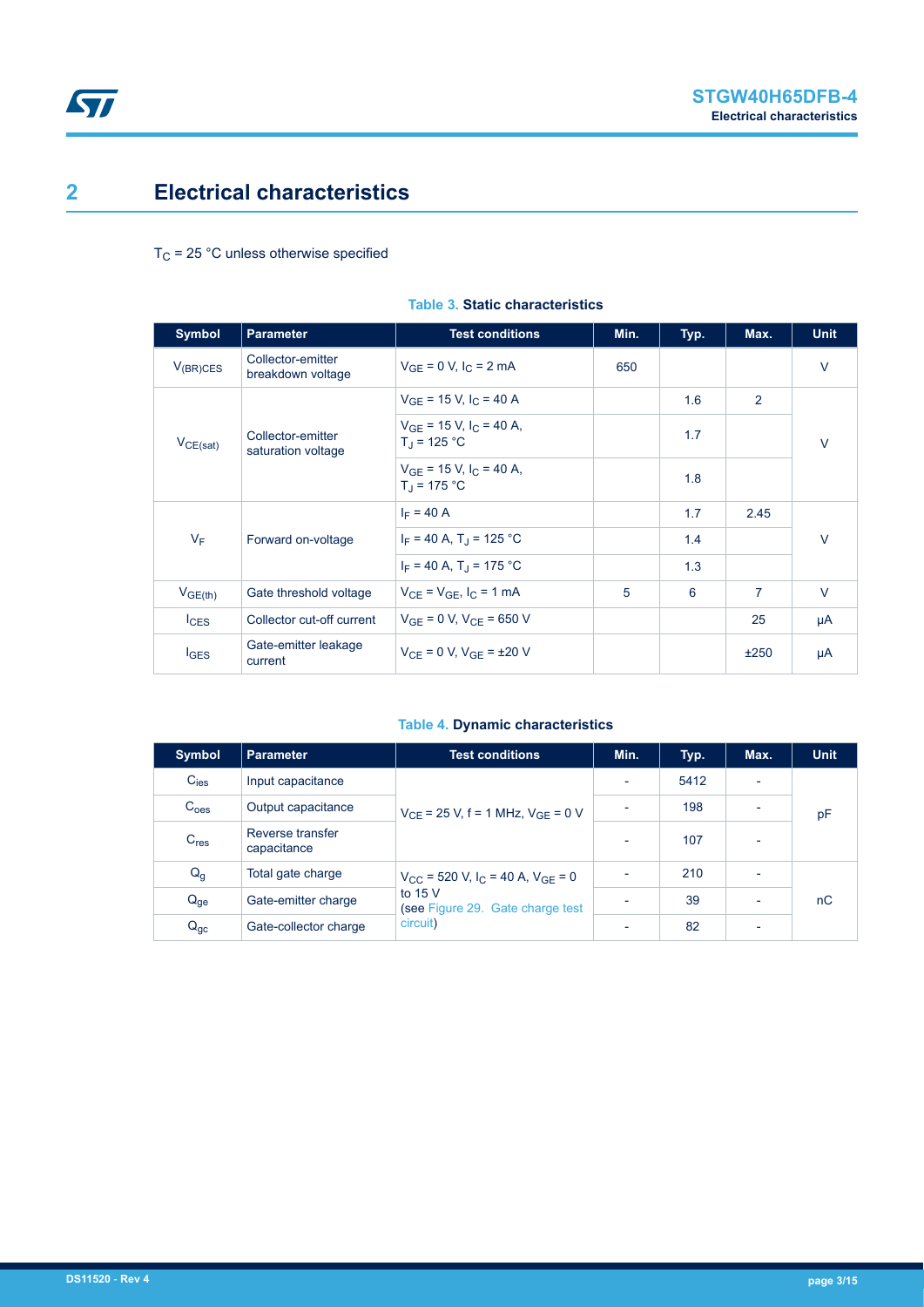<span id="page-3-0"></span>

| <b>Symbol</b>            | <b>Parameter</b>          | <b>Test conditions</b>                                                                   | Min.                     | Typ. | Max.                     | <b>Unit</b> |
|--------------------------|---------------------------|------------------------------------------------------------------------------------------|--------------------------|------|--------------------------|-------------|
| $t_{d(on)}$              | Turn-on delay time        |                                                                                          | $\overline{\phantom{a}}$ | 40   | $\overline{\phantom{a}}$ | ns          |
| $t_{r}$                  | Current rise time         |                                                                                          | $\overline{\phantom{a}}$ | 13   | ٠                        | ns          |
| $(di/dt)_{on}$           | Turn-on current slope     |                                                                                          | $\overline{\phantom{a}}$ | 2553 | $\overline{\phantom{a}}$ | $A/\mu s$   |
| $t_{d(off)}$             | Turn-off-delay time       | $V_{CE}$ = 400 V, I <sub>C</sub> = 40 A,<br>$V_{GE}$ = 15 V, R <sub>G</sub> = 5 $\Omega$ | ٠                        | 142  | ٠                        | ns          |
| t <sub>f</sub>           | Current fall time         | (see Figure 28. Test circuit for                                                         | $\overline{\phantom{a}}$ | 26   | $\overline{\phantom{a}}$ | ns          |
| $E_{on}$ (1)             | Turn-on switching energy  | inductive load switching)                                                                |                          | 200  | $\overline{\phantom{0}}$ | μJ          |
| $E_{off}$ <sup>(2)</sup> | Turn-off switching energy |                                                                                          | $\overline{\phantom{a}}$ | 410  | $\overline{\phantom{a}}$ | μJ          |
| $E_{ts}$                 | Total switching energy    |                                                                                          | ٠                        | 610  | -                        | μJ          |
| $t_{d(on)}$              | Turn-on delay time        |                                                                                          | $\overline{\phantom{a}}$ | 40   | $\overline{\phantom{a}}$ | ns          |
| $t_{\sf r}$              | Current rise time         |                                                                                          | $\overline{\phantom{a}}$ | 14.8 | $\overline{\phantom{a}}$ | ns          |
| $(di/dt)_{on}$           | Turn-on current slope     | $V_{CE}$ = 400 V, I <sub>C</sub> = 40 A,                                                 | $\overline{\phantom{a}}$ | 2216 | $\overline{\phantom{a}}$ | $A/\mu s$   |
| $t_{d(off)}$             | Turn-off-delay time       | $V_{GE}$ = 15 V, R <sub>G</sub> = 5 $\Omega$ ,                                           | ۰                        | 148  | ٠                        | ns          |
| t <sub>f</sub>           | Current fall time         | $T_{\rm J}$ = 175 °C<br>(see Figure 28. Test circuit for                                 | ٠                        | 61   | $\overline{\phantom{a}}$ | ns          |
| $E_{on}$ (1)             | Turn-on switching energy  | inductive load switching)                                                                |                          | 472  | $\overline{\phantom{0}}$ | μJ          |
| $E_{off}$ <sup>(2)</sup> | Turn-off switching energy |                                                                                          | $\overline{\phantom{a}}$ | 816  | -                        | μJ          |
| $E_{\text{ts}}$          | Total switching energy    |                                                                                          |                          | 1288 |                          | μJ          |

**Table 5. IGBT switching characteristics (inductive load)**

*1. Including the reverse recovery of the diode.*

*2. Including the tail of the collector current.*

| <b>Symbol</b>    | <b>Parameter</b>                                                | <b>Test conditions</b>                                                                                         | Min. | Typ.            | Max. | <b>Unit</b> |
|------------------|-----------------------------------------------------------------|----------------------------------------------------------------------------------------------------------------|------|-----------------|------|-------------|
| $t_{rr}$         | Reverse recovery time                                           |                                                                                                                |      | 62              |      | ns          |
| $Q_{rr}$         | Reverse recovery charge                                         | $I_F$ = 40 A, $V_R$ = 400 V,                                                                                   |      | 99              |      | nC          |
| $I_{\text{rrm}}$ | Reverse recovery current                                        | $V_{GF}$ = 15 V,<br>$di/dt = 100$ A/µs (see Figure 28.<br><b>Test circuit for inductive load</b><br>switching) |      | 3.3             |      | A           |
| $dl_{rr}/dt$     | Peak rate of fall of<br>reverse recovery current<br>during $th$ |                                                                                                                |      | 187             |      | $A/\mu s$   |
| $E_{rr}$         | Reverse recovery energy                                         |                                                                                                                |      | 68              |      | μJ          |
| $t_{rr}$         | Reverse recovery time                                           |                                                                                                                |      | 310             |      | ns          |
| $Q_{rr}$         | Reverse recovery charge                                         | $I_F = 40$ A, $V_R = 400$ V,                                                                                   |      | 1550            |      | nC          |
| $I_{\text{rrm}}$ | Reverse recovery current                                        | $V_{GE}$ = 15 V, T <sub>J</sub> = 175 °C,                                                                      |      | 10 <sup>1</sup> |      | A           |
| $dl_{rr}/dt$     | Peak rate of fall of<br>reverse recovery current<br>during $tb$ | $di/dt = 100$ A/ $\mu$ s (see Figure 28.<br><b>Test circuit for inductive load</b><br>switching)               |      | 70              |      | $A/\mu s$   |
| $E_{rr}$         | Reverse recovery energy                                         |                                                                                                                |      | 674             |      | μJ          |

#### **Table 6. Diode switching characteristics (inductive load)**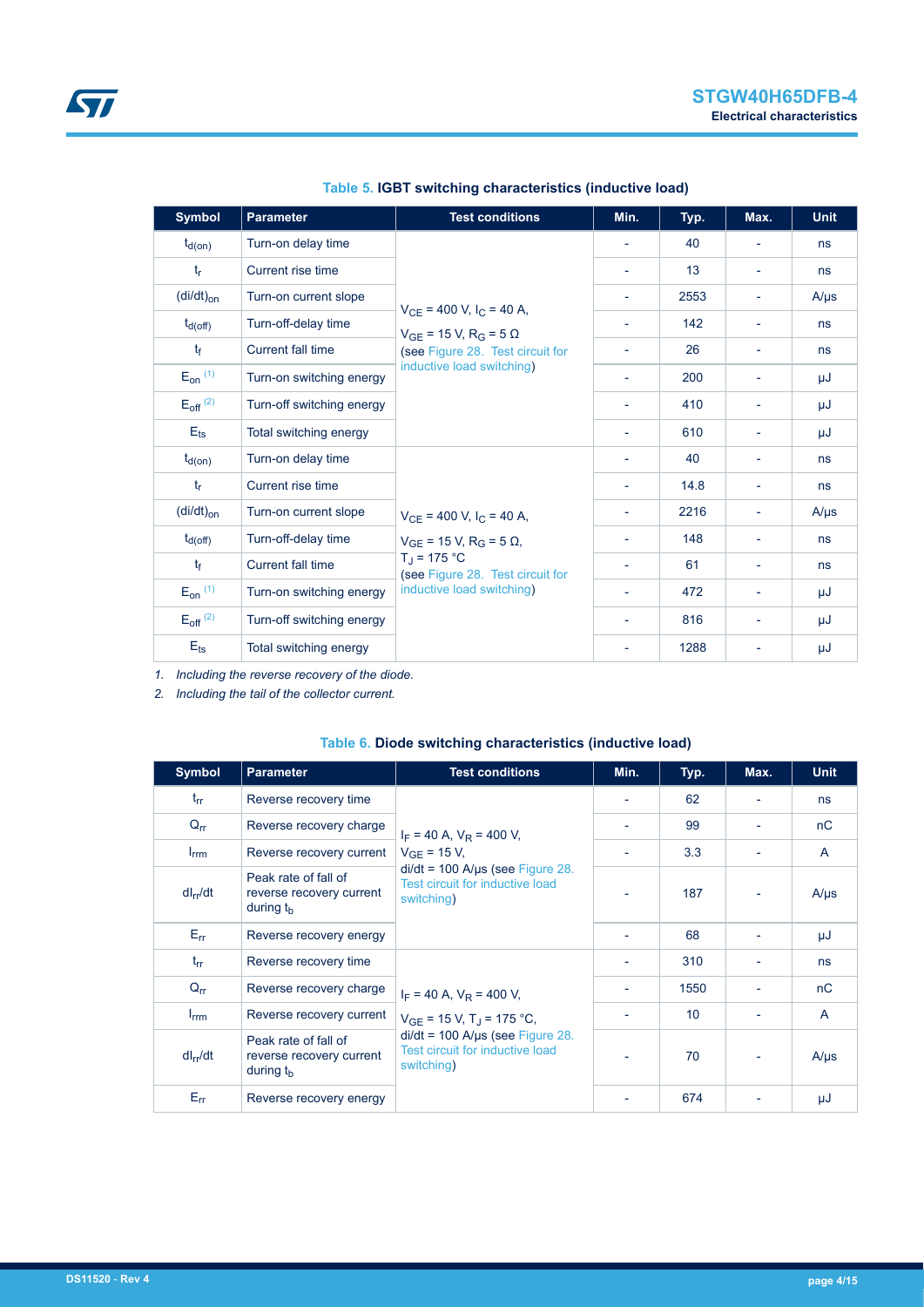### **2.1 Electrical characteristics (curves)**











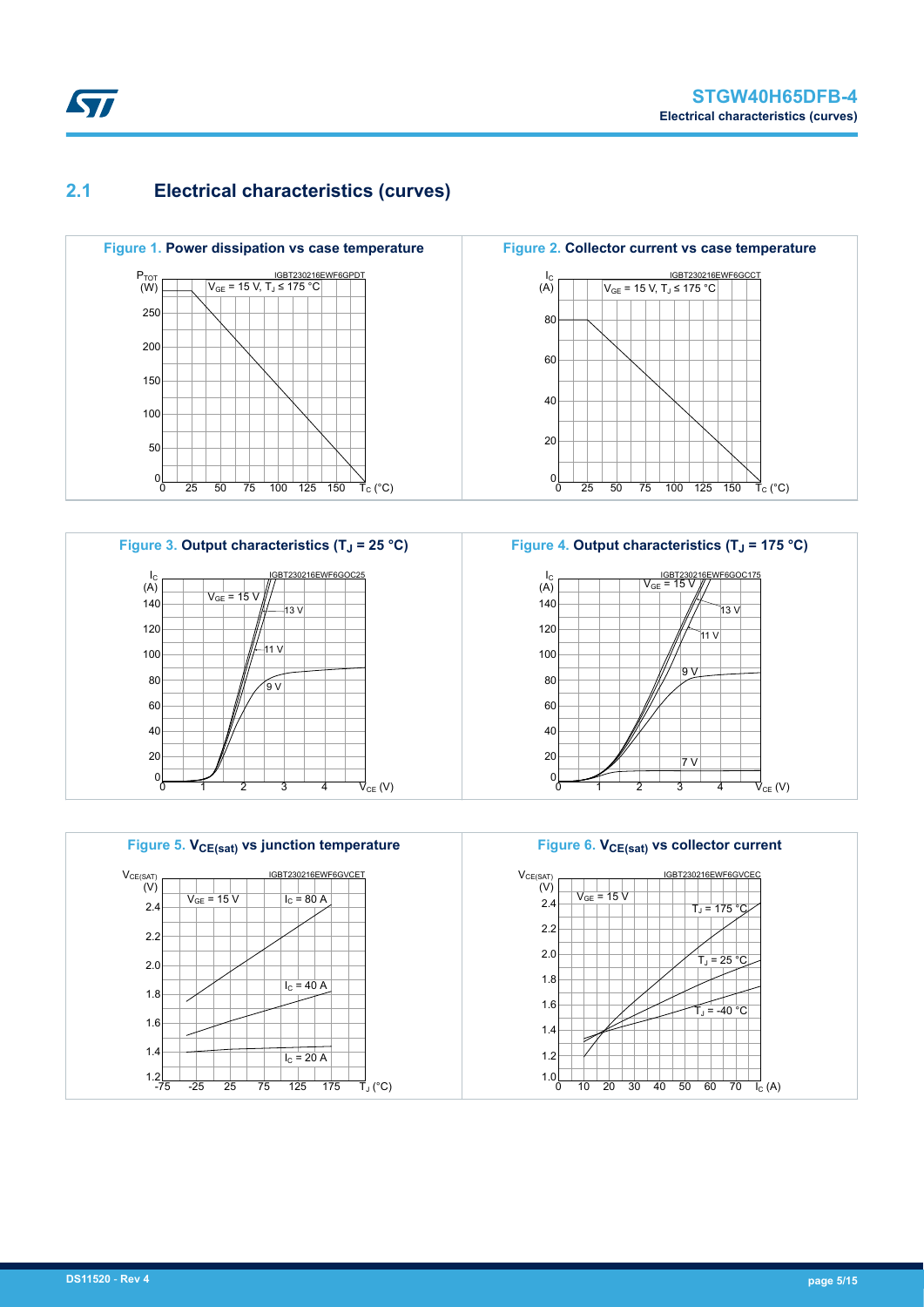









**STI**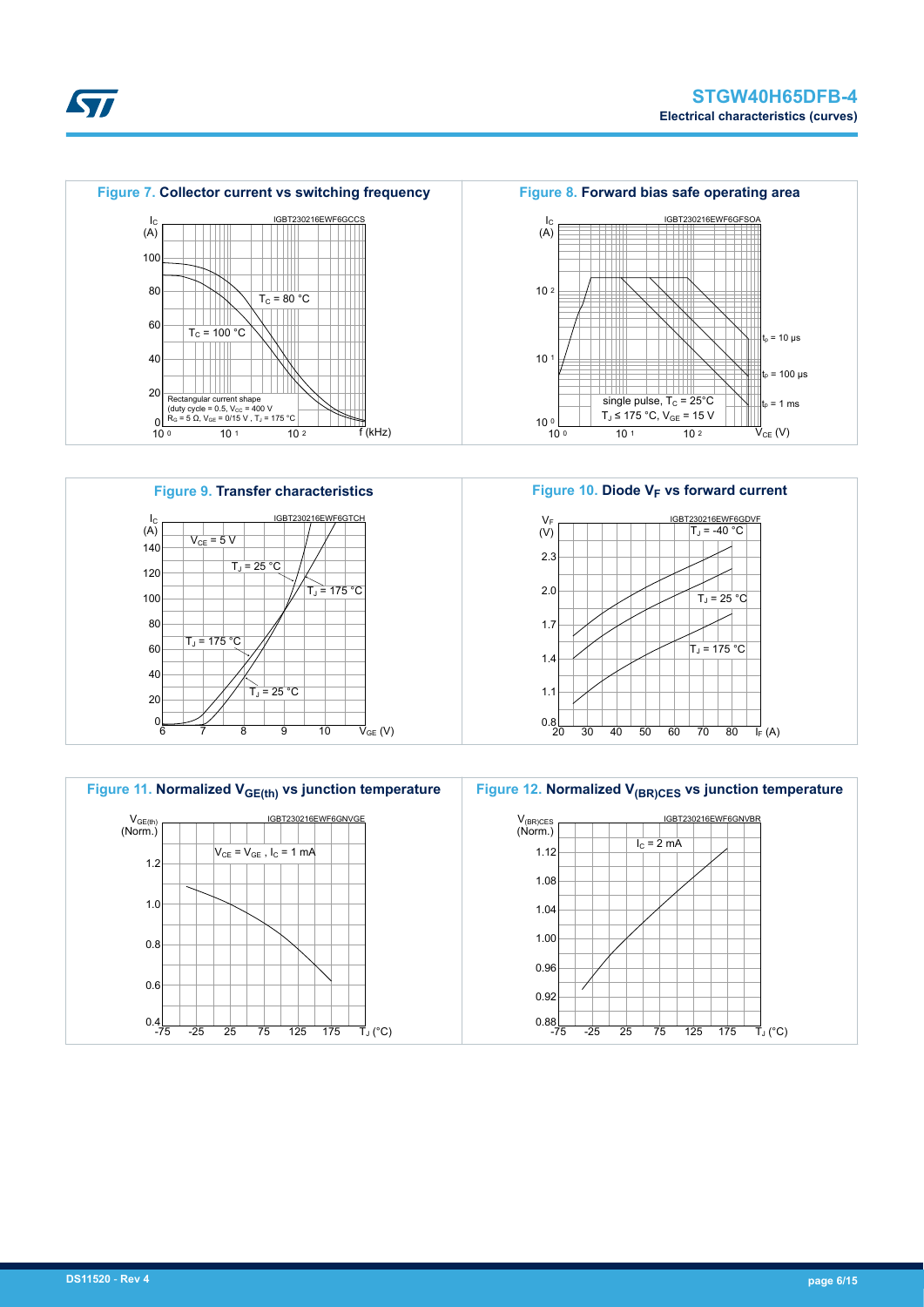





*EAL*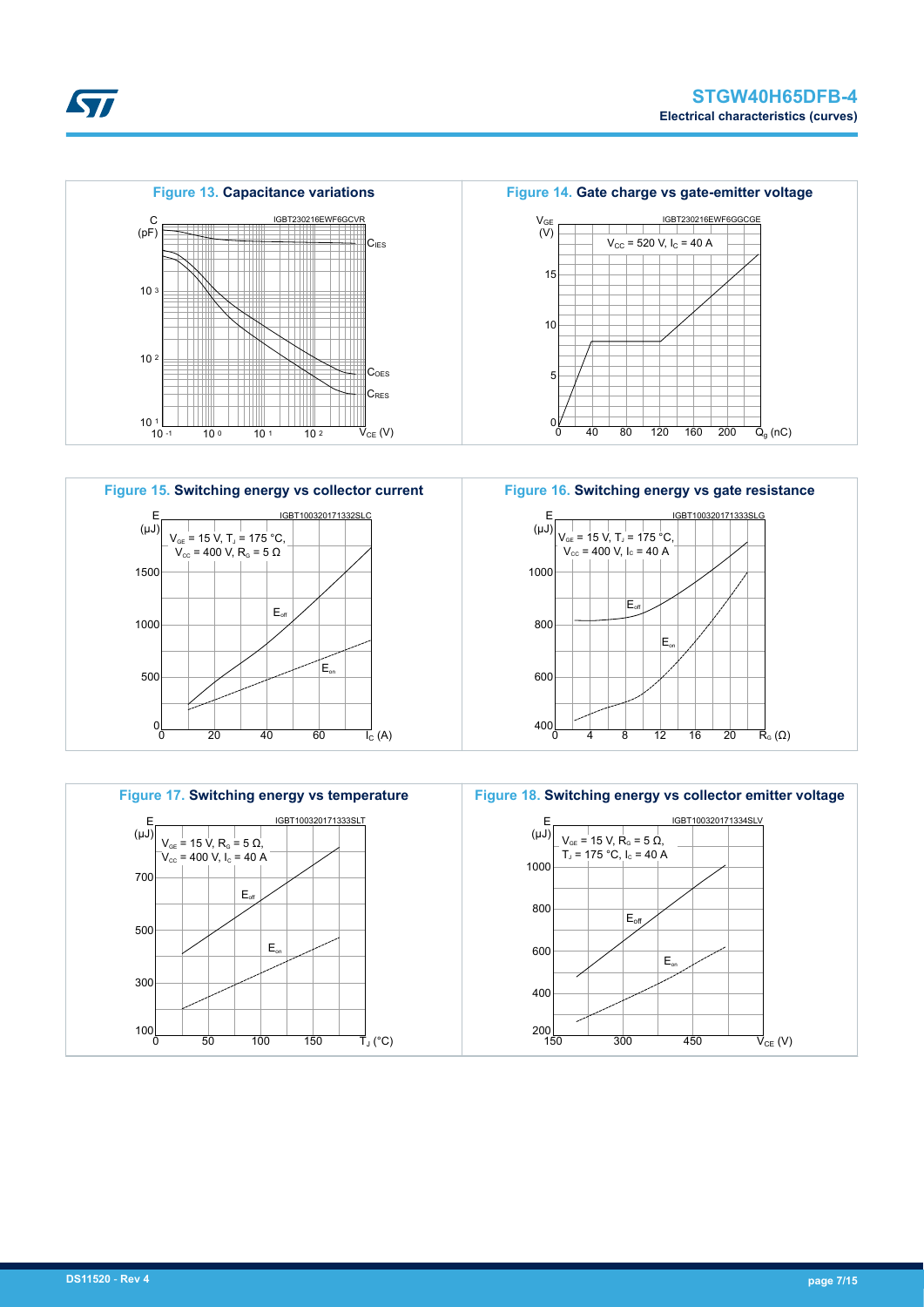

4000

 $\frac{\mathsf{Q}_{\mathsf{rr}}}{\mathsf{(nC)}}$ 

**Kyr** 

3000

 $T_J = 175 °C$ 

 $T_J = 25 °C$ 

2000

1000

 $\frac{1}{2}$ 





 $\overline{I_{C}}$  (A)



 $20 \t 40 \t 60$ 

**Figure 23. Reverse recovery charge vs diode current slope**

 $V_r = 400 V$ ,  $I_F = 40 A$ 

0 500 1000 1500 2000 2500 di/dt (A/µs)

IGBT230216EWF6GRRQ





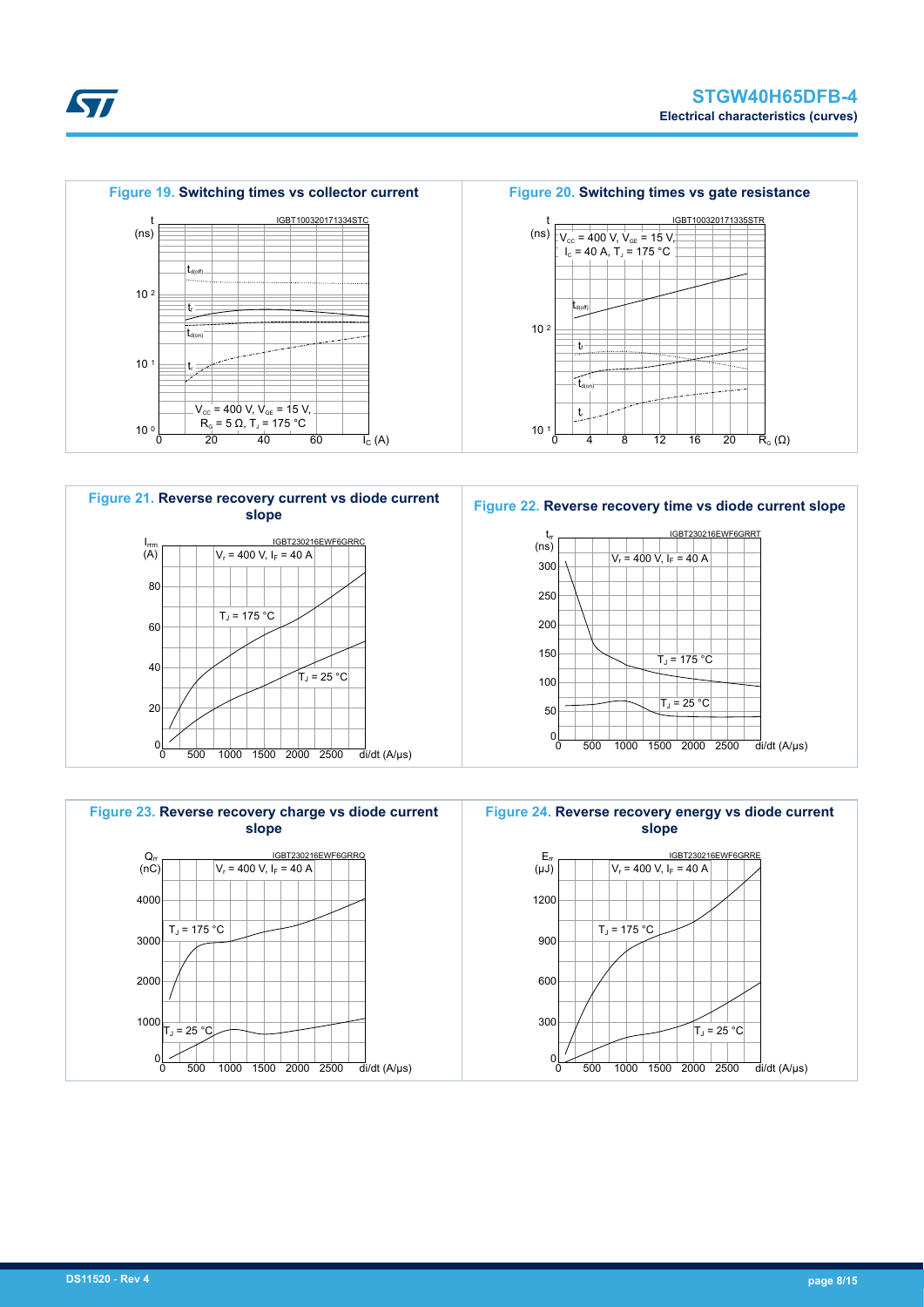



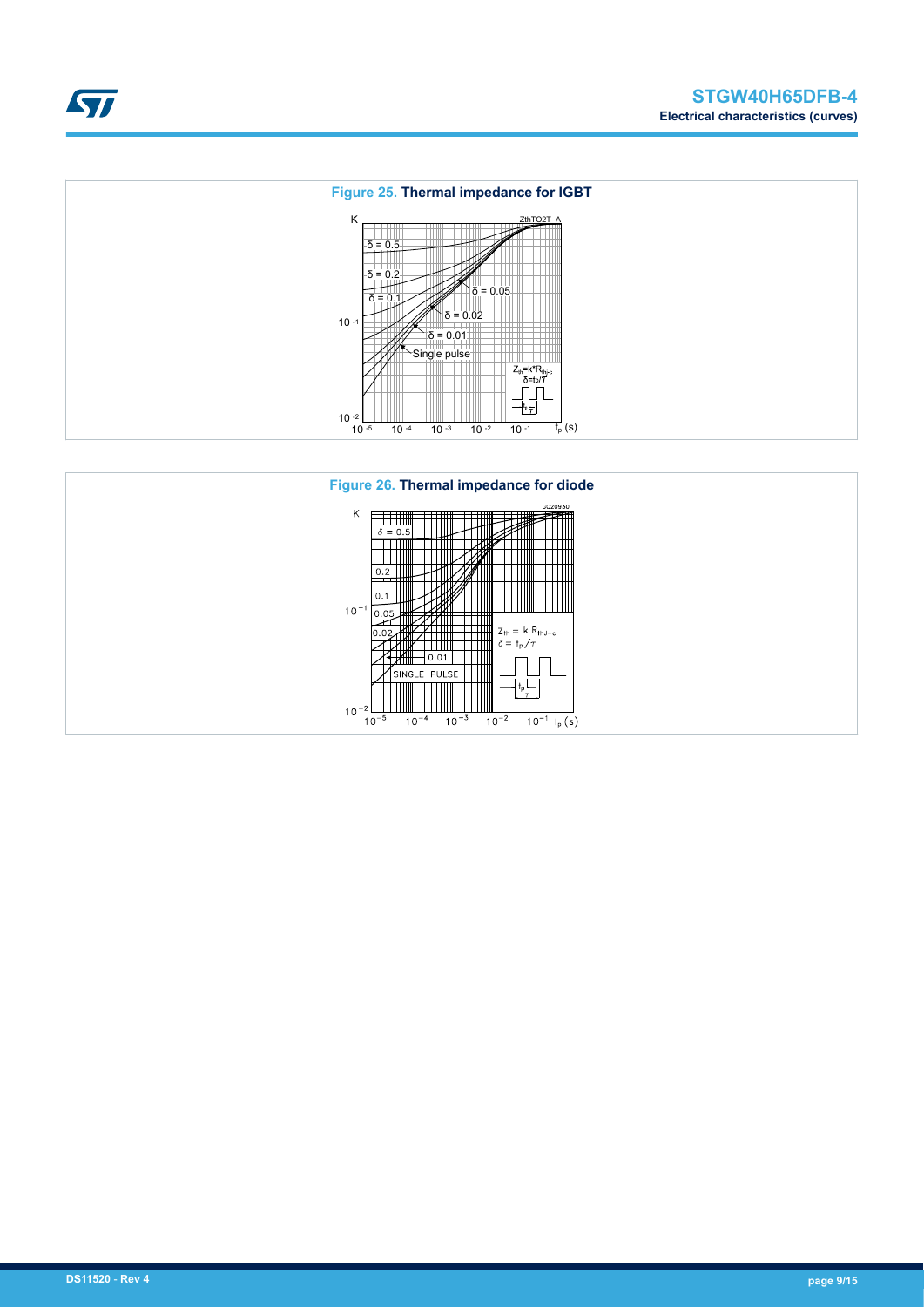<span id="page-9-0"></span>

# **3 Test circuits**



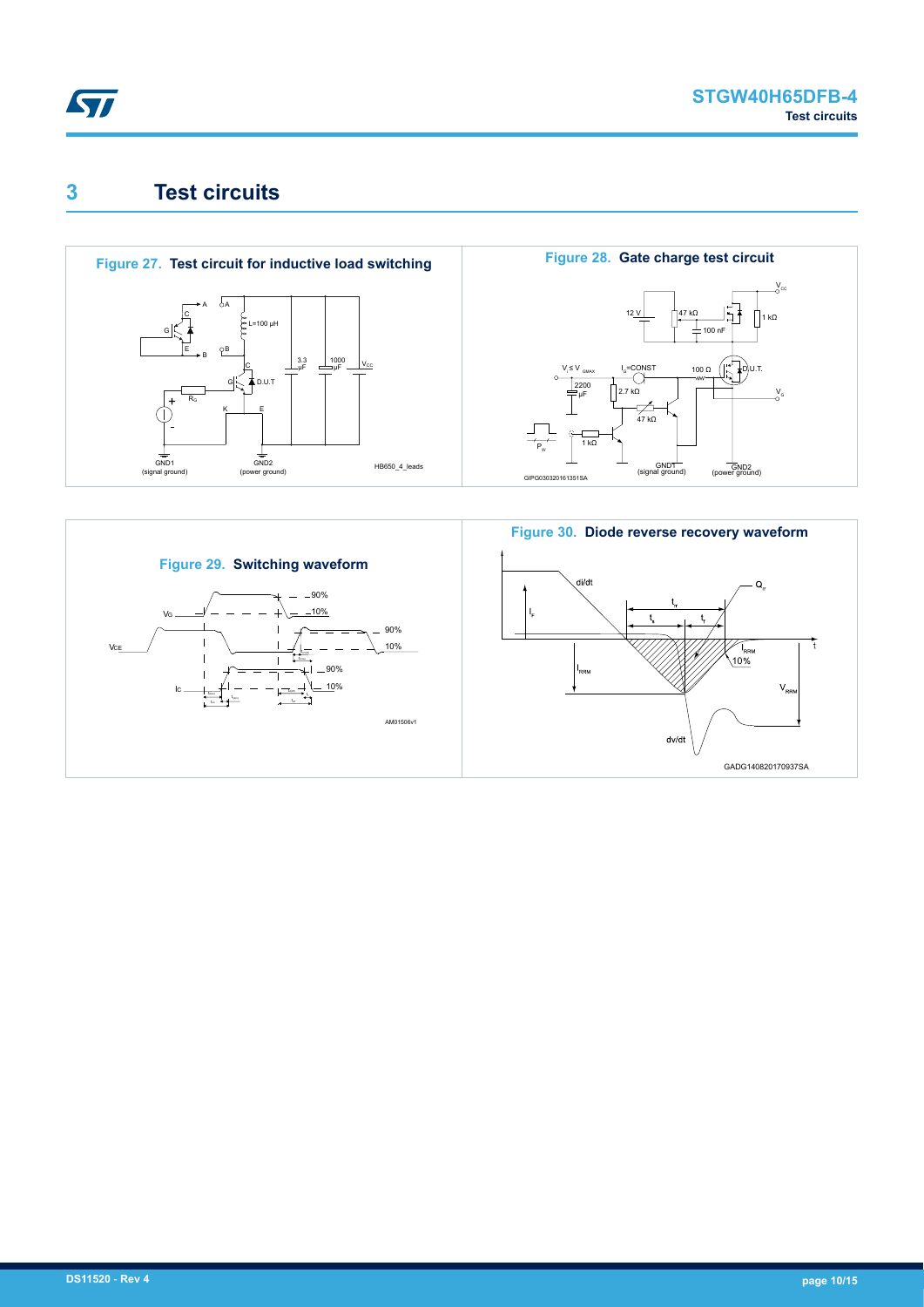### <span id="page-10-0"></span>**4 Package information**

In order to meet environmental requirements, ST offers these devices in different grades of [ECOPACK](https://www.st.com/ecopack) packages, depending on their level of environmental compliance. ECOPACK specifications, grade definitions and product status are available at: [www.st.com.](http://www.st.com) ECOPACK is an ST trademark.

### **4.1 TO247-4 package information**





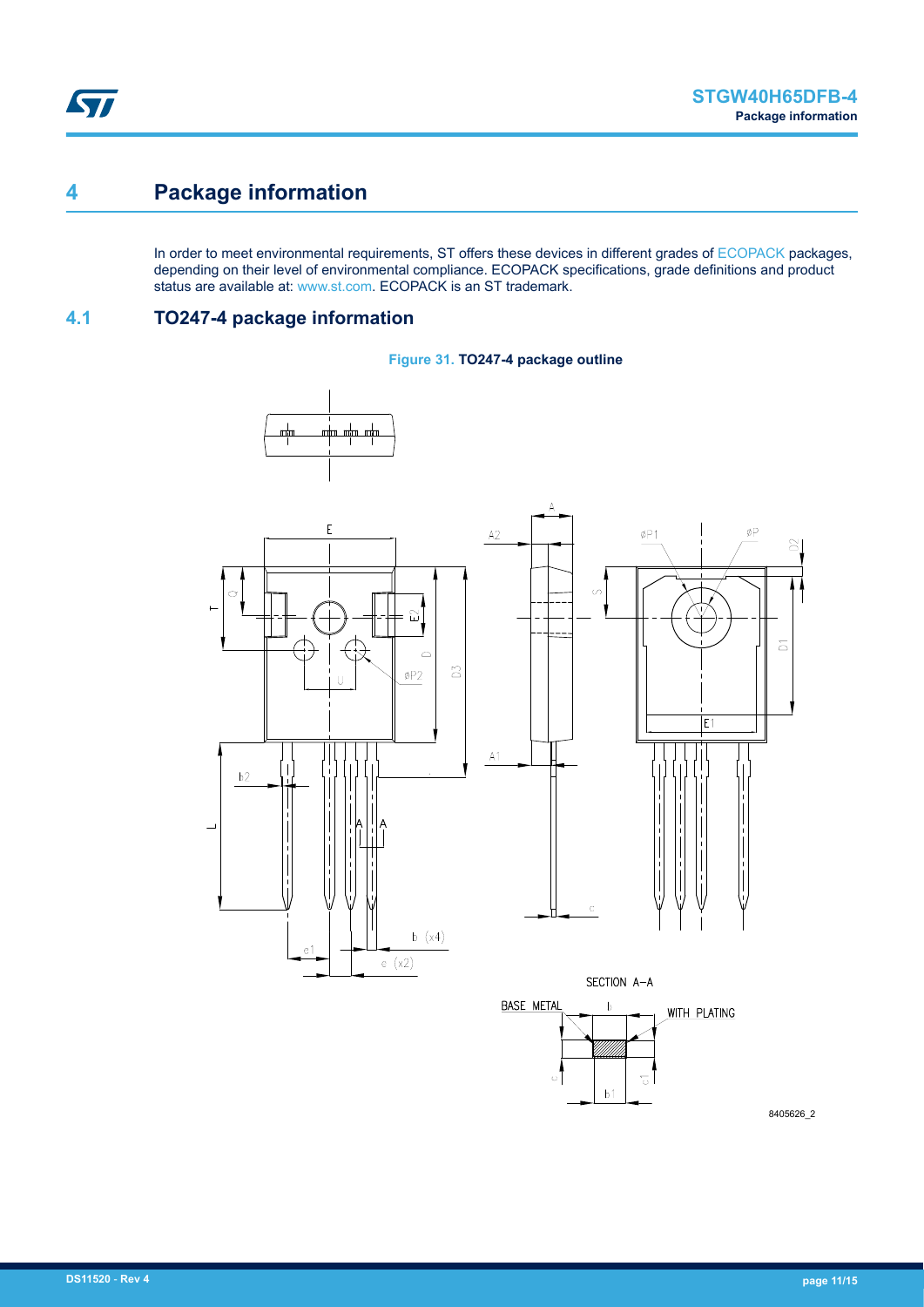| Dim.                      | $\mathbf{mm}$ |       |       |  |  |
|---------------------------|---------------|-------|-------|--|--|
|                           | Min.          | Typ.  | Max.  |  |  |
| $\boldsymbol{\mathsf{A}}$ | 4.90          | 5.00  | 5.10  |  |  |
| A1                        | 2.31          | 2.41  | 2.51  |  |  |
| A2                        | 1.90          | 2.00  | 2.10  |  |  |
| $\mathsf b$               | 1.16          |       | 1.29  |  |  |
| b1                        | 1.15          | 1.20  | 1.25  |  |  |
| b2                        | $\pmb{0}$     |       | 0.20  |  |  |
| $\mathbf{c}$              | 0.59          |       | 0.66  |  |  |
| c1                        | 0.58          | 0.60  | 0.62  |  |  |
| $\mathsf D$               | 20.90         | 21.00 | 21.10 |  |  |
| D <sub>1</sub>            | 16.25         | 16.55 | 16.85 |  |  |
| D <sub>2</sub>            | 1.05          | 1.20  | 1.35  |  |  |
| D <sub>3</sub>            | 24.97         | 25.12 | 25.27 |  |  |
| E                         | 15.70         | 15.80 | 15.90 |  |  |
| E1                        | 13.10         | 13.30 | 13.50 |  |  |
| E2                        | 4.90          | 5.00  | 5.10  |  |  |
| E <sub>3</sub>            | 2.40          | 2.50  | 2.60  |  |  |
| $\mathbf{e}$              | 2.44          | 2.54  | 2.64  |  |  |
| e <sub>1</sub>            | 4.98          | 5.08  | 5.18  |  |  |
| $\mathsf L$               | 19.80         | 19.92 | 20.10 |  |  |
| $\mathsf{P}$              | 3.50          | 3.60  | 3.70  |  |  |
| P <sub>1</sub>            |               |       | 7.40  |  |  |
| P <sub>2</sub>            | 2.40          | 2.50  | 2.60  |  |  |
| Q                         | 5.60          |       | 6.00  |  |  |
| $\mathbf S$               |               | 6.15  |       |  |  |
| $\top$                    | 9.80          |       | 10.20 |  |  |
| $\cup$                    | 6.00          |       | 6.40  |  |  |

#### **Table 7. TO247-4 mechanical data**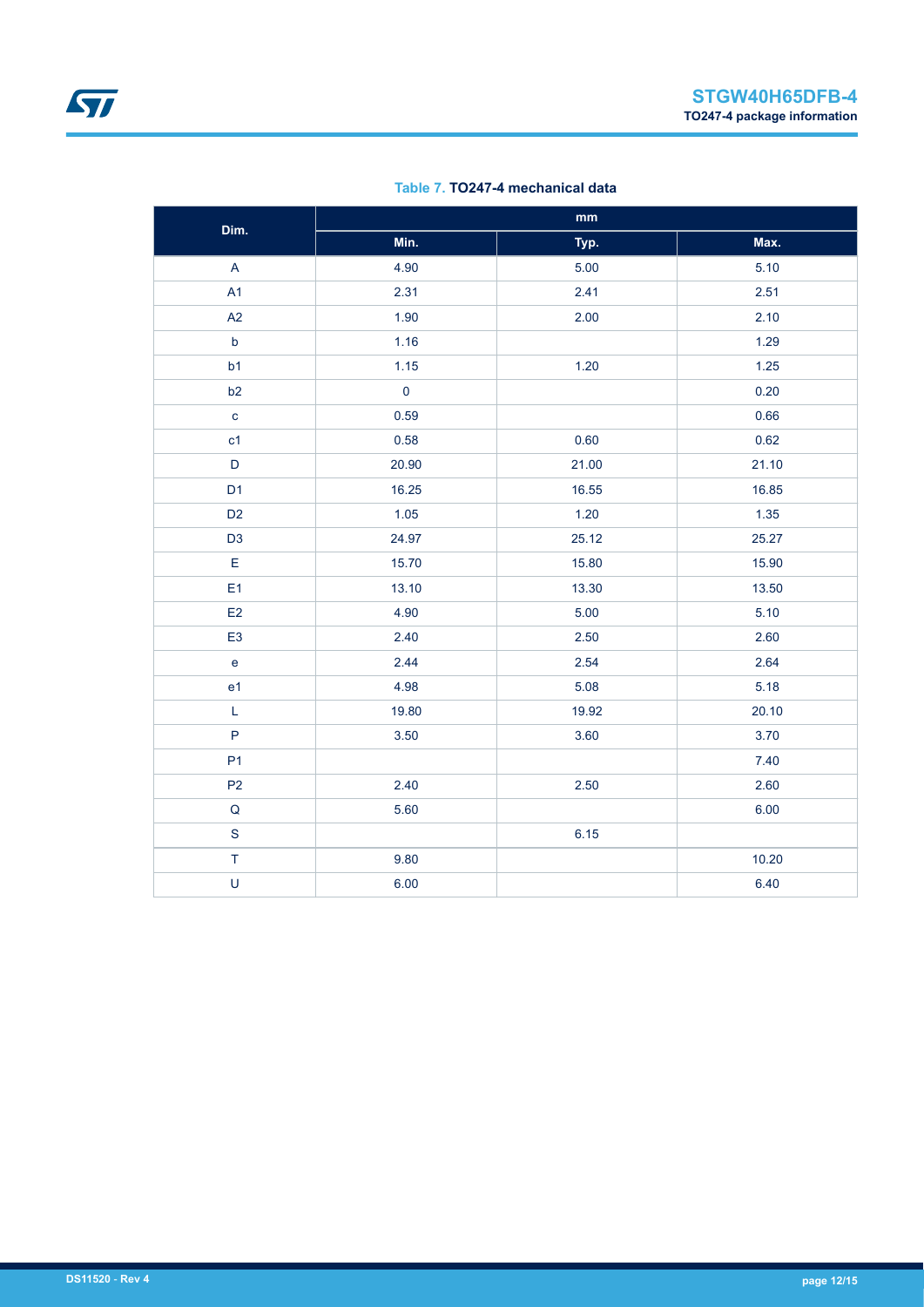## <span id="page-12-0"></span>**Revision history**

#### **Table 8. Document revision history**

| <b>Date</b> | <b>Revision</b> | <b>Changes</b>                                                                              |
|-------------|-----------------|---------------------------------------------------------------------------------------------|
| 04-Mar-2016 | 1               | <b>First release</b>                                                                        |
|             |                 | Updated Table 6: "IGBT switching characteristics (inductive load)".                         |
| 13-Mar-2017 | 2               | Updated Section 2.1: "Electrical characteristics (curves)".                                 |
|             |                 | Minor text changes                                                                          |
|             | 3               | Updated title in cover page.                                                                |
|             |                 | Updated Table 7: "Diode switching characteristics (inductive load)"                         |
| 17-Aug-2017 |                 | Updated Section 4.1: "TO247-4 package information"                                          |
|             |                 | Minor text changes.                                                                         |
|             |                 | Removed maturity status indication from cover page. The document status is production data. |
| 20-Jun-2019 |                 | Updated title in cover page.                                                                |
|             | 4               | <b>Updated Table 1. Absolute maximum ratings.</b>                                           |
|             |                 | Minor text changes.                                                                         |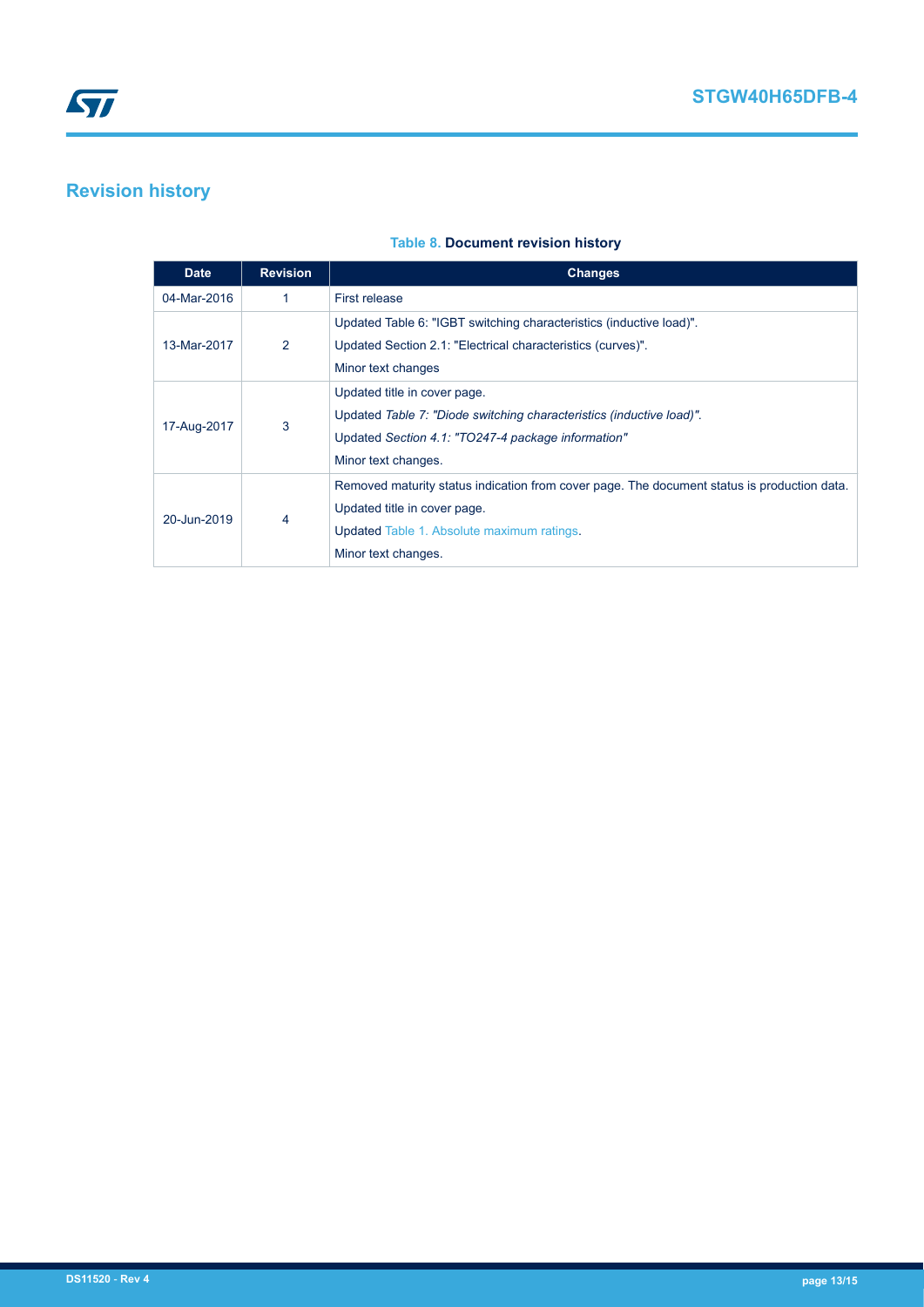

### **Contents**

| $2^{\circ}$ |  |  |  |  |  |  |
|-------------|--|--|--|--|--|--|
|             |  |  |  |  |  |  |
|             |  |  |  |  |  |  |
|             |  |  |  |  |  |  |
|             |  |  |  |  |  |  |
|             |  |  |  |  |  |  |